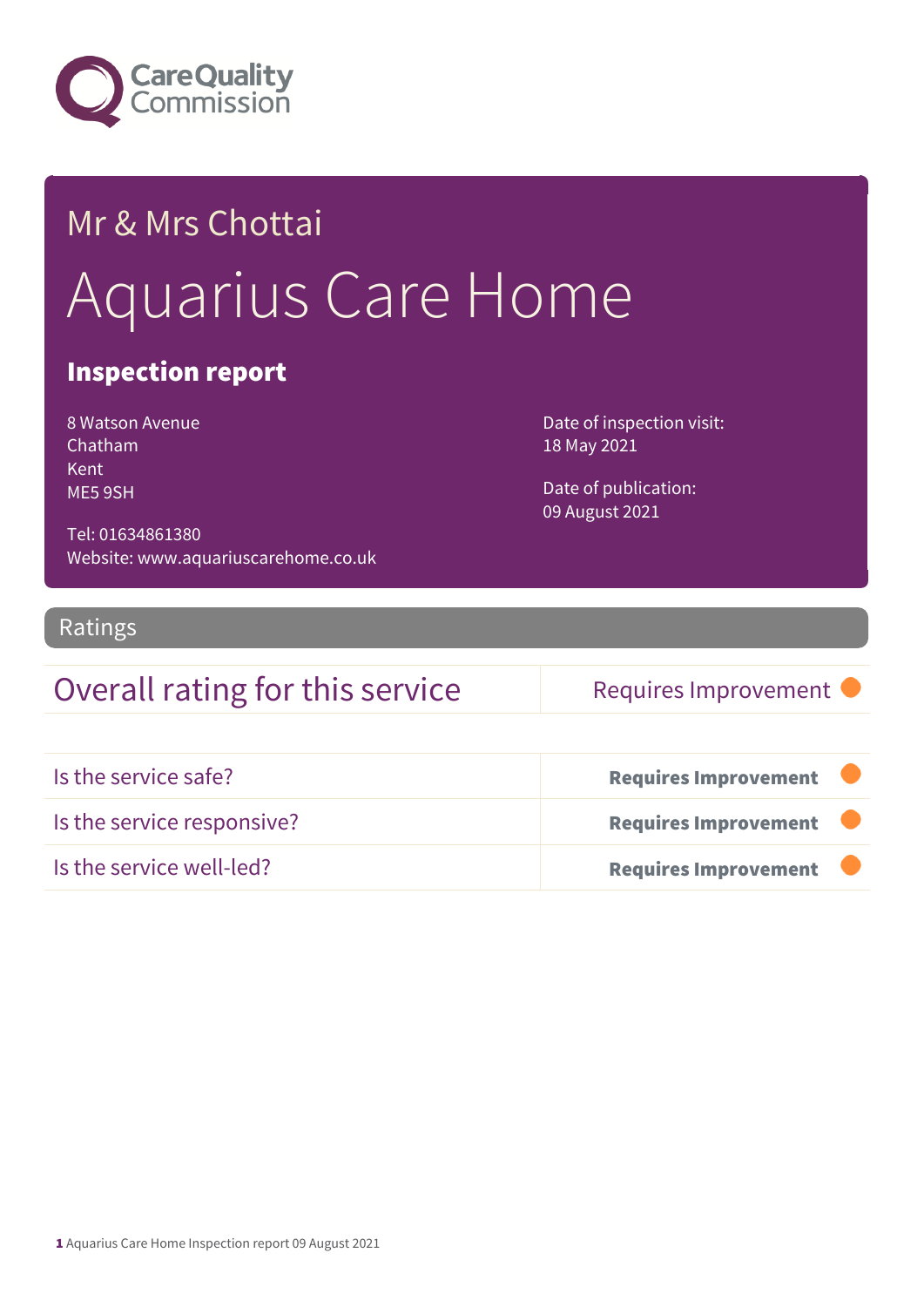### Summary of findings

### Overall summary

#### About the service

Aquarius Care Home is a single storey residential care home providing personal and nursing care to 19 people aged 65 and over at the time of the inspection. The service can support up to 20 people. The service was not providing any nursing care when we inspected. This was being provided by community nurses for those that needed it.

#### People's experience of using this service and what we found

People gave us positive feedback about the service and the staff. People told us, "The staff are easy going and polite, I don't have favourites they are all very nice"; "I'm quite happy, they treat me well, good care, they are excellent people" and "I have lovely life. The staff are nice and they treat me well."

Risks to people's safety had not always been identified. Risk assessments did not have all the information staff needed to keep people safe. People had not experienced harm as a result of this. Records of medicines that required special storage and recording did not always balance with the amount held in stock. Medicines were securely stored and kept at the correct temperature to ensure their efficiency. Staff had been suitably trained and had their competency checked to make sure they practiced safe medicines administration.

When people's needs had changed their care plans had not always been updated and amended to detail their current assessed needs. Care plans and supporting documentation were not always individualised and person centred. Which meant that people may receive care and support which did not meet their needs.

The service was not always well led. The registered manager knew people well and people were comfortable communicating with them. The registered manager and provider had carried out the appropriate checks to ensure that the quality of the service was maintained. However, the audits and checks were not robust. They had not captured the issues we had identified relating to; risk management, staff recruitment practice and management of medicines requiring special storage. After the inspection the registered manager submitted an action plan detailing how they planned to meet these areas of action.

We were somewhat assured that the provider was using PPE effectively and safely. We signposted the provider to resources to develop their approach. Staff wore personal protective equipment (PPE) and followed guidance to make sure this was disposed of safely. Staff had access to PPE whenever they needed it. People had been isolated for the required amount of time on admission the service was clean, and all areas of the service were regularly cleaned.

Information in the service was available in a variety of formats to meet people's communication needs. However, the menu board in the dining room was not in use to support people to know what was on offer and to remind people of the choices they had made. Clocks on display around the service which showed people what time, day and date it was were not working (or were showing different times and dates). This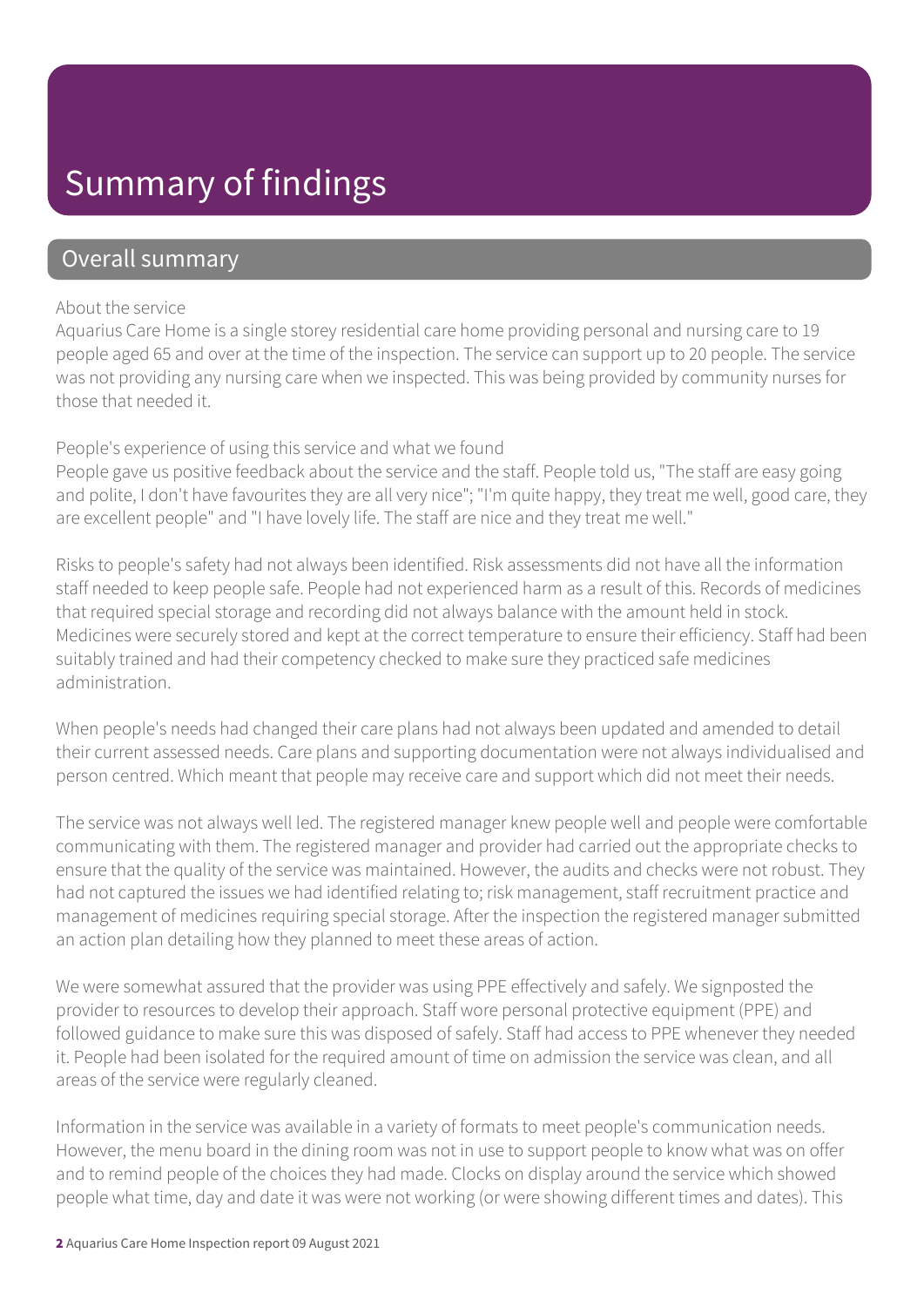did not enable people to orientate themselves.

There were suitable numbers of staff on shift to meet people's needs. People's call bells were answered quickly. Staff understood their responsibilities to protect people from abuse. People told us they felt safe.

People had been involved in planning and discussions about their wishes and preferences in relation to their end of life care. A range of activities were available for people who lived at the service and people were able to choose if they wished to join in with activities.

People told us they would complain to the staff or registered manager if they were unhappy about their care. The complaints policy was on display and gave people all the information they needed should they need to make a complaint.

People supported to have maximum choice and control of their lives and staff supported them in the least restrictive way possible and in their best interests; the policies and systems in the service supported this practice.

For more details, please see the full report which is on the CQC website at www.cqc.org.uk

#### Rating at last inspection

The last rating for this service was Good (published 6 March 2018).

#### Why we inspected

We received concerns in relation to infection control, management of pressure ulcers and staffing levels. As a result, we undertook a focused inspection to review the key questions of Safe, Responsive and Well-led only.

We reviewed the information we held about the service. No areas of concern were identified in the other key questions. We therefore did not inspect them. Ratings from previous comprehensive inspections for those key questions were used in calculating the overall rating at this inspection.

The overall rating for the service has changed from Good to Requires improvement. This is based on the findings at this inspection.

We looked at infection prevention and control measures under the Safe key question. We look at this in all care home inspections even if no concerns or risks have been identified. This is to provide assurance that the service can respond to COVID-19 and other infection outbreaks effectively.

We have found evidence that the provider needs to make improvements. Please see the Safe, Responsive and Well-led key question sections of this full report.

You can see what action we have asked the provider to take at the end of this full report.

You can read the report from our last comprehensive inspection, by selecting the 'all reports' link for Aquarius Care Home on our website at www.cqc.org.uk.

#### Follow up

We will continue to monitor information we receive about the service until we return to visit as per our reinspection programme. If we receive any concerning information we may inspect sooner.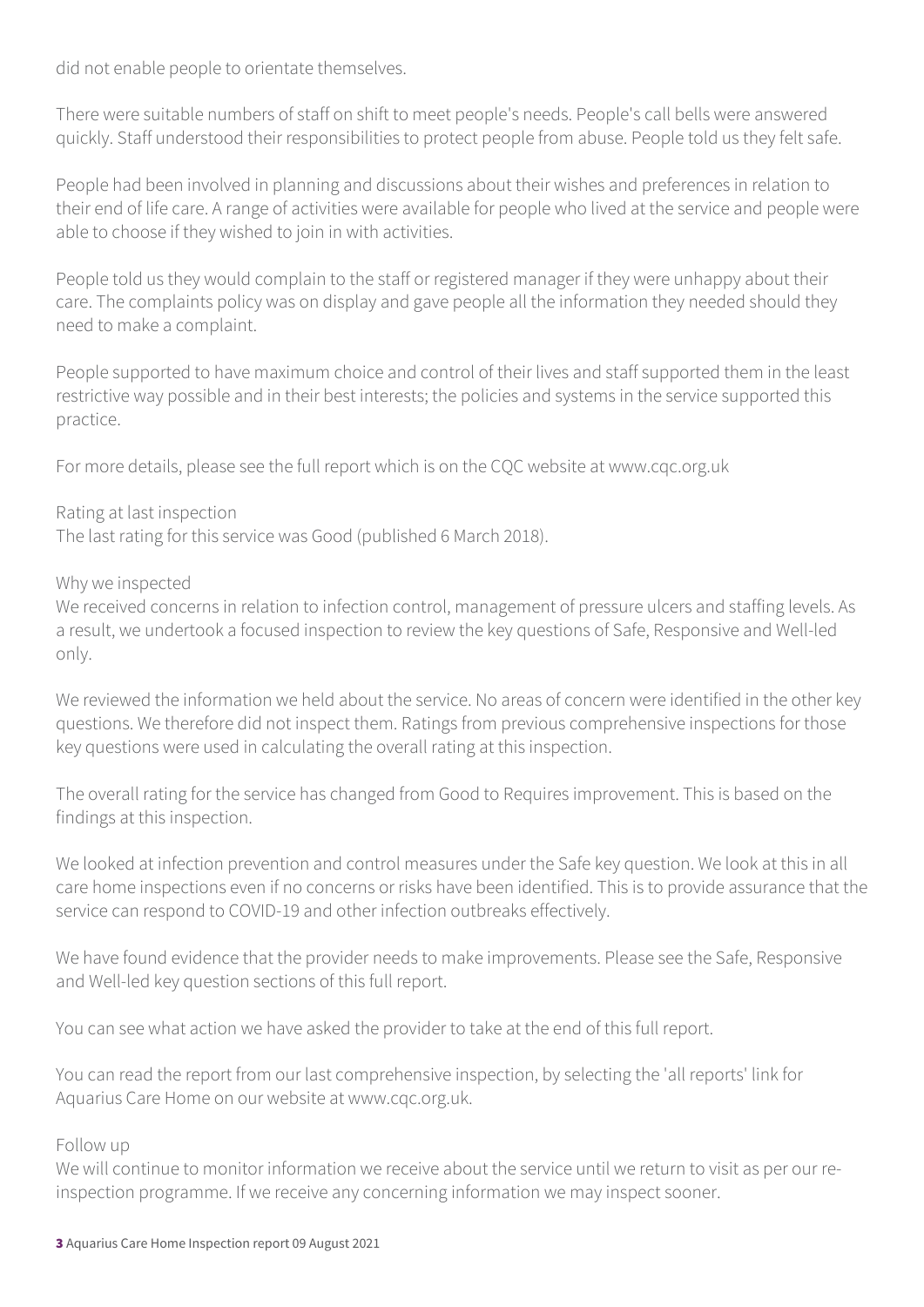### The five questions we ask about services and what we found

We always ask the following five questions of services.

| Is the service safe?                          | <b>Requires Improvement</b> |
|-----------------------------------------------|-----------------------------|
| The service was not always safe.              |                             |
| Details are in our safe findings below.       |                             |
| Is the service responsive?                    | <b>Requires Improvement</b> |
| The service was not always responsive.        |                             |
| Details are in our responsive findings below. |                             |
| Is the service well-led?                      | <b>Requires Improvement</b> |
| The service was not always well-led.          |                             |
| Details are in our well-Led findings below.   |                             |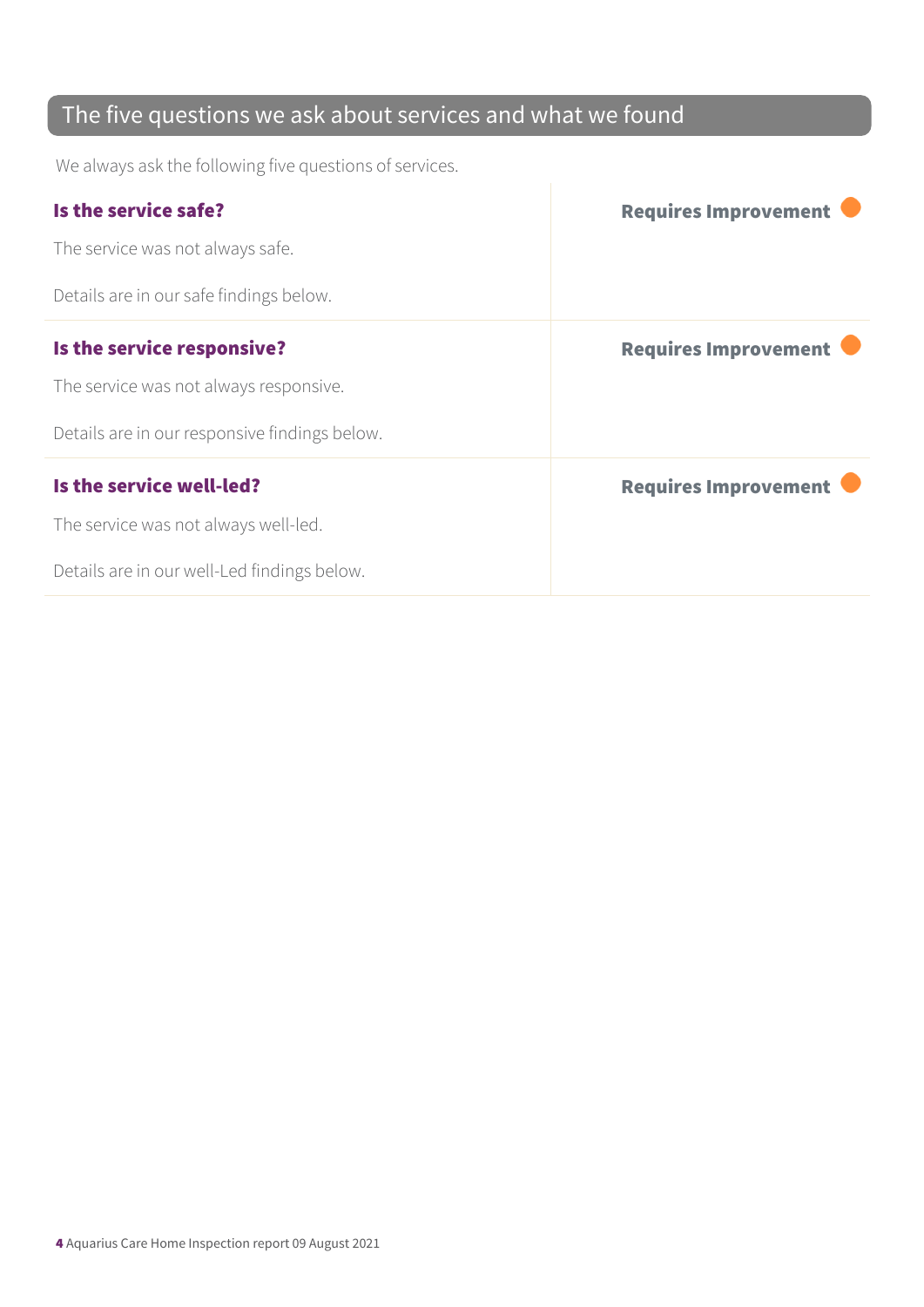

# Aquarius Care Home Detailed findings

### Background to this inspection

#### The inspection

We carried out this inspection under Section 60 of the Health and Social Care Act 2008 (the Act) as part of our regulatory functions. We checked whether the provider was meeting the legal requirements and regulations associated with the Act. We looked at the overall quality of the service and provided a rating for the service under the Care Act 2014.

As part of this inspection we looked at the infection control and prevention measures in place. This was conducted so we can understand the preparedness of the service in preventing or managing an infection outbreak, and to identify good practice we can share with other services.

Inspection team The inspection was carried out by one inspector

#### Service and service type

Aquarius Care Home is a 'care home'. People in care homes receive accommodation and nursing or personal care as a single package under one contractual agreement. CQC regulates both the premises and the care provided, and both were looked at during this inspection.

The service had a manager registered with the Care Quality Commission. This means that they and the provider are legally responsible for how the service is run and for the quality and safety of the care provided.

Notice of inspection This inspection was unannounced.

#### What we did before the inspection

We reviewed information we had received about the service. We used the information the provider sent us in the provider information return. This is information providers are required to send us with key information about their service, what they do well, and improvements they plan to make. This information helps support our inspections. We took this into account when we inspected the service and made the judgements in this report.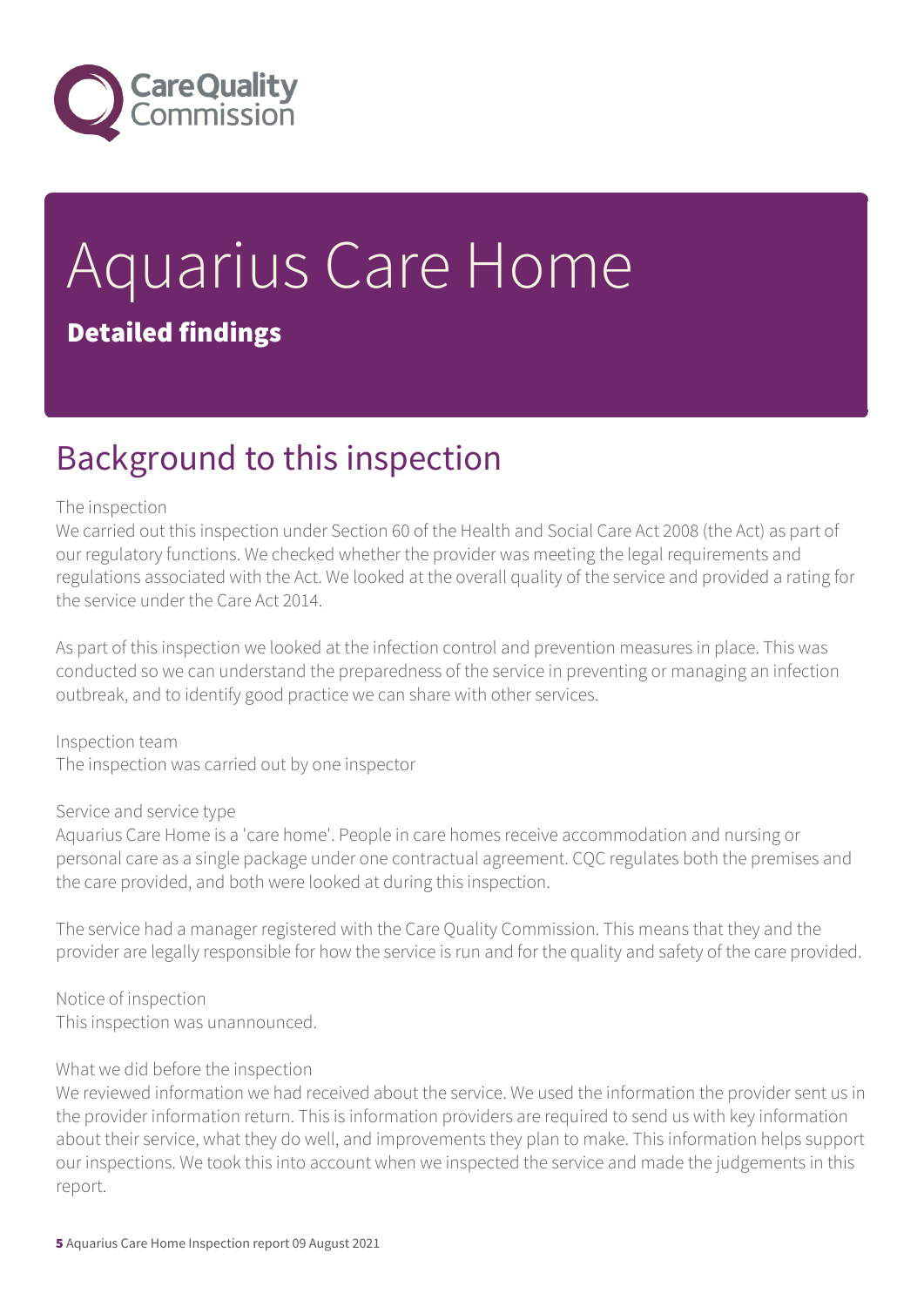We contacted health and social care professionals to obtain feedback about their experience of the service. These professionals included local authority commissioners and Healthwatch. Healthwatch is an independent consumer champion that gathers and represents the views of the public about health and social care services in England. Healthwatch told us they did not have any information about the service. We used all of this information to plan our inspection.

#### During the inspection

Some people were not able to verbally express their experiences of staying at the service. We observed staff interactions with people and observed care and support in communal areas. We spent time speaking with four people.

We spoke with six staff including; the administrator, care staff, senior care staff, the registered manager and the nominated individual. The nominated individual is responsible for supervising the management of the service on behalf of the provider. This included speaking with staff in person on the day of the inspection and by telephone after the inspection.

We reviewed a range of records. This included three people's personal care records, care plans and people's medicines charts, risk assessments, staff rotas, staff schedules, two staff recruitment records, and meeting minutes. A variety of records relating to the management of the service, including policies and procedures were reviewed.

#### After the inspection

We continued to seek clarification from the registered manager to validate evidence found. We looked at training data and quality assurance records. We attempted to contact two relatives to gain their feedback, we left messages asking for feedback but did not receive any responses.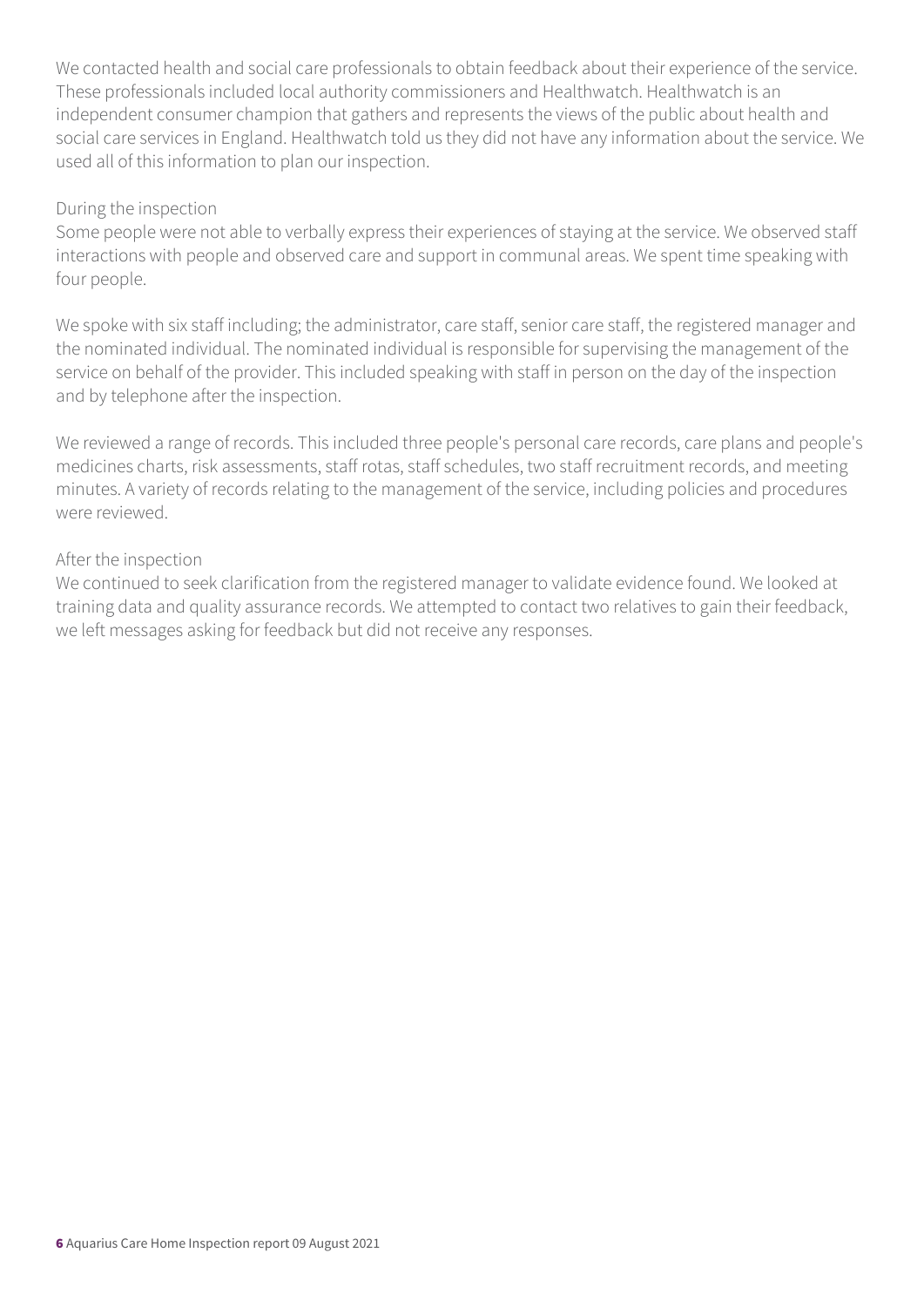### Is the service safe?

## Our findings

Safe – this means we looked for evidence that people were protected from abuse and avoidable harm.

At the last inspection this key question was rated as Good. At this inspection this key question has now deteriorated to Requires improvement. This meant some aspects of the service were not always safe and there was limited assurance about safety. There was an increased risk that people could be harmed.

Assessing risk, safety monitoring and management

● Risk assessments were not detailed enough to describe to staff how to reduce risks and keep people safe. For example, one person's care records and risk assessments evidenced they were at high risk of constipation. However, the risk assessments did not detail how to reduce the risk. The person's records showed that some days were gaps of between six and seven days in between bowel motions. There was one gap of 17 days. The person was not prescribed laxatives, the person's care records did not evidence that the service had contacted the GP to seek advice. Daily records did not evidence that the person was in pain or adversely impacted. The lack of detail in the risk assessment put the person at risk of harm from severe constipation or impaction which could cause them severe pain.

● Risk assessments were not in place for people who were prescribed blood thinning medicines. This meant that staff did not have all the information they needed to support people safely in the event of a fall or if the person developed bruising or a cut. The registered manager confirmed that the warning information contained within the medicines packaging had not been used to create a risk assessment to give staff the information they needed.

● People who were assessed at risk of developing pressure ulcers and skin integrity concerns had equipment in place to ensure their pressure needs were met. Some people had special mattresses and seat cushions. People who were at higher risk were frequently repositioned by staff. Where people had developed pressure areas, the registered manager had made referrals to the GP and district nurses had monitored and redressed these as required. We identified that most staff had not completed training in relation to skin care or pressure care. There was no evidence to suggest that people had been injured as a result of this. We discussed this with the registered manager. They agreed this was a risk and a training need. They sourced training after the inspection. They told us the aim was for all staff to have completed this by 12 June 2021.

● Risks relating to the building had not always been identified and mitigated. We observed some uneven flooring which had visible damage. One fire door was warped and no longer fitted in the frame. We reported these to the management team. The provider added these to the list of actions for the maintenance team.

The failure to provide safe care and treatment by reducing risks to people's health and safety is a breach of Regulation 12 (Safe Care and Treatment) of the Health and Social Care Act 2008 (Regulated Activities) Regulation 2014.

● Other risks to the environment had been considered. The equipment had been serviced and maintained. Risks to people's safety and individual health and wellbeing had been assessed and managed. We observed staff supporting people to maintain their safety in the service as well as supporting people to mobilise safely.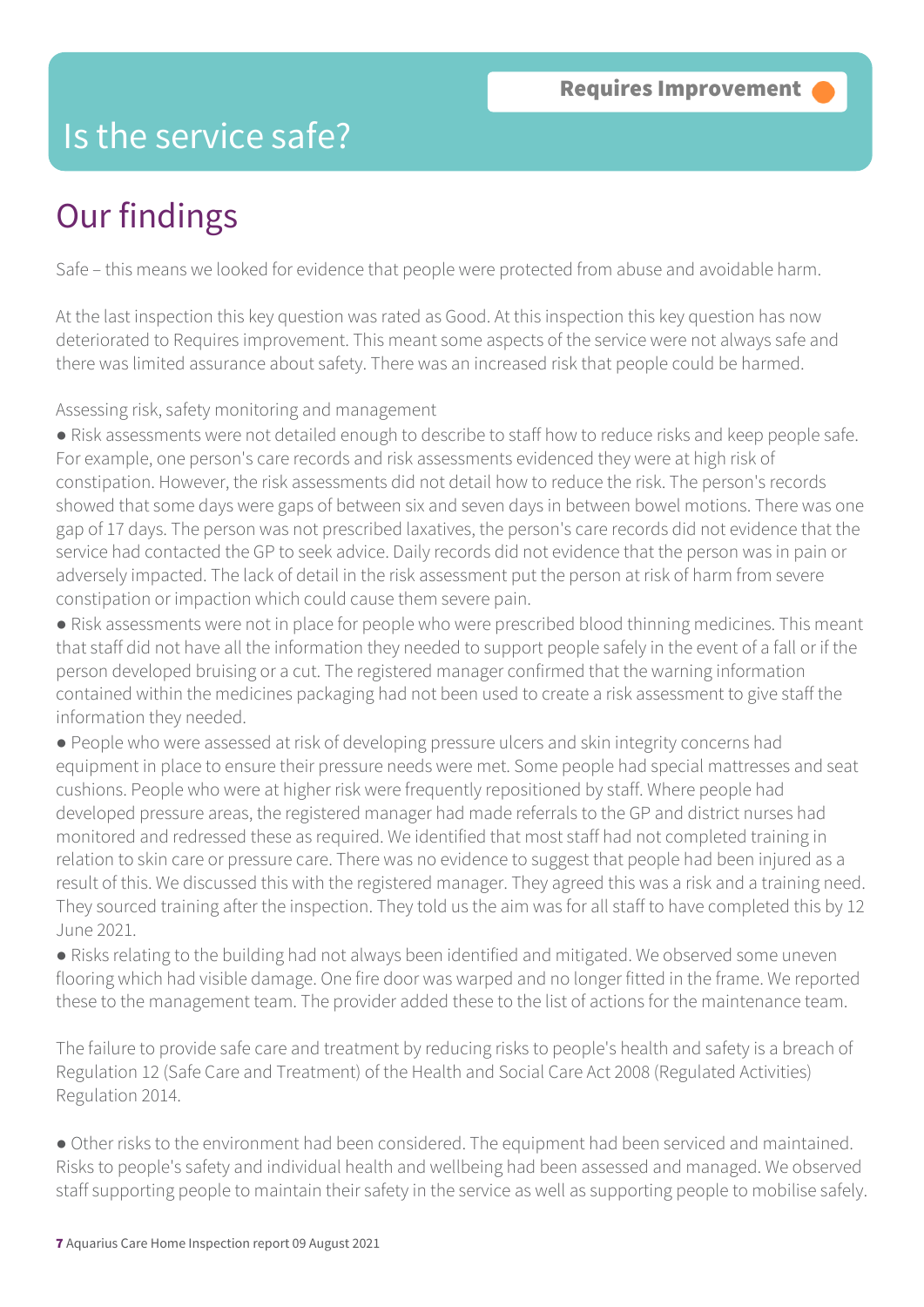Learning lessons when things go wrong

● Systems were not robust to monitor accidents, incidents near misses and to learn lessons. The provider had introduced a new electronic care planning system which staff were using to record care and support. During the inspection we observed one person with bruises to their face. Staff told us the person had fallen and injured themselves. We asked the registered manager to show us the accident form relating to this. They were unable to find the form. The registered manager told us that they had not completed an accident form for this yet. They were able to find a daily log of the fall which had occurred four days before. This detailed what immediate action staff had taken. Accident and incident reporting is an area for improvement. On the day of the inspection the registered manager referred the person to the falls clinic for support.

● Records did not evidence where follow up action had been taken after the accident or incident. This included who had been notified of the incident.

● The registered manager had followed up on other incident and accidents. Incidents and accidents had been reported to the provider and notifications had been made to CQC. The registered manager had made referrals to appropriate professionals such as falls prevention practitioners when people had frequently fallen.

#### Staffing and recruitment

● Staff had not always been recruited safely to ensure they were suitable to work with people. The provider had not always identified or addressed gaps in staff member's employment history. One staff file had missing employment history between 1984 and 2004. After the inspection the provider sent us updated records to show this had been rectified.

● The provider ensured staff were vetted through the Disclosure and Barring Service (DBS) before they started work and records were kept of these checks. Recruitment checks, such as two references and proof of identity and rights to work in the UK had been checked.

● Before we inspected, we received concerns about staffing levels. At the inspection, we found there were suitable numbers of staff to provide the care and support people were assessed as needing. The level of staff dependency was assessed by the management team; however, these assessments were not then used to inform the staffing rota. We spoke with the management team about this. Staff told us, there were enough staff on duty to meet people's needs.

● We observed that call bells were answered quickly. People told us their needs were met in a timely manner. People told us, "I have a buzzer I just push it, and someone comes. At night I can use it too"; "Staff come when I need them" and "If I press my buzzer they come within a minute or so day or night."

#### Using medicines safely

● Medicines were not always managed safely. One person was prescribed a medicated pain patch this was a medicine that required special storage and recording. The recorded stock balance of this medicated patch did not balance with the amount actually held in stock. We reported this to the registered manager. A medicines error form was completed after we identified this, and the record was amended. Another person was also prescribed a medicated pain patch, the medicines record had not been completed to evidence that the person had been administered their patch on 12 May 2021. This is an area for improvement.

● The management team had identified that the electronic medicines system used at the service, had developed some faults and errors which made it extremely difficult to monitor medicines stock and carry out effective audits. The management team had met with the pharmacy team and had involved people's GP to try and get this resolved. The day after our inspection, the electronic medicines systems provider met with the management team to try and resolve these issues.

● Medicines were securely stored and kept at the correct temperature to ensure their efficiency. People's medicines were regularly reviewed by their GP and health professionals. Medicine administration records (MAR) were complete, and people received their medicines as prescribed. Medicines records and stock levels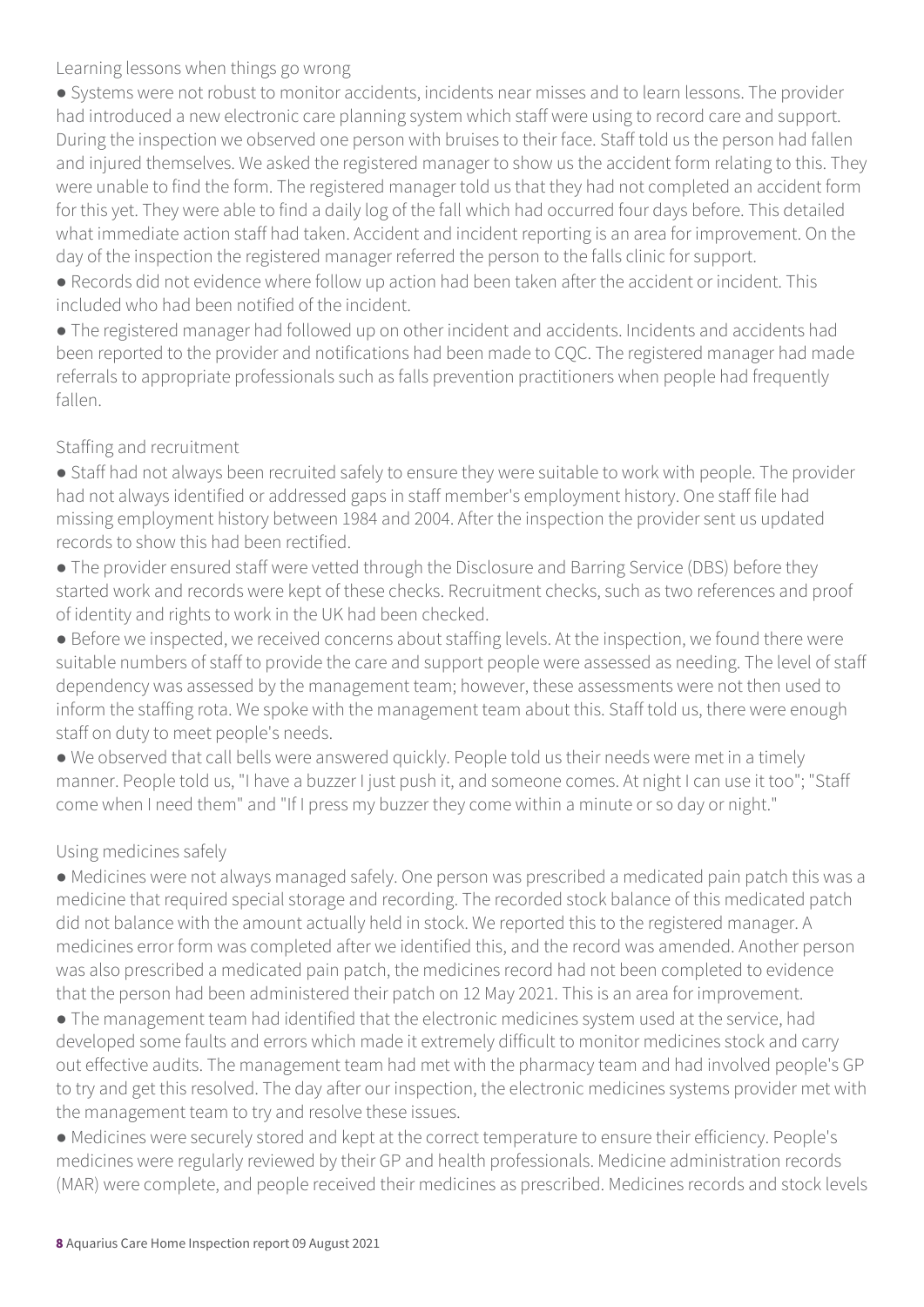were regularly audited.

- Some people were in receipt of as and when required (PRN) medicines. PRN protocols were in place for people to detail how they communicated pain, why they needed the medicine and what the maximum dosages were.
- Staff had been suitably trained. They followed the arrangements in place to ensure people received their prescribed medicines. Competency checks were in place to make sure staff practiced safe medicines administration.

#### Preventing and controlling infection

● We were somewhat assured that the provider was using PPE effectively and safely. The nominated individual for the provider was not wearing a mask when they entered the service. This had been also been reported to CQC by the local authority as a concern before we inspected. After we raised this at the inspection, they have sought advice from Public Health England and a risk assessment has been put in place. The new risk assessment provides clear guidance for the nominated individual and sets out safe working practice for them and staff to keep people and staff safe.

- We were assured that the provider was preventing visitors from catching and spreading infections.
- We were assured that the provider was meeting shielding and social distancing rules.
- We were assured that the provider was admitting people safely to the service.
- We were assured that the provider was accessing testing for people using the service and staff.
- We were assured that the provider was promoting safety through the layout and hygiene practices of the premises.
- We were assured that the provider was making sure infection outbreaks can be effectively prevented or managed.
- We were assured that the provider's infection prevention and control policy was up to date.

● We were assured the provider was facilitating visits for people living in the home in accordance with the current guidance.

We have also signposted the provider to resources to develop their approach.

Systems and processes to safeguard people from the risk of abuse

● Staff understood their responsibilities to protect people from abuse. Training records showed staff had received training to make sure they had the information they needed to keep people safe. Staff described what abuse meant and told us how they would respond and report if they witnessed anything untoward.

● Staff told us the management team were approachable and always listened and acted on concerns where necessary. Staff felt sure action would be taken straight away. Staff knew how to raise, and report concerns outside of their organisation if necessary. One staff member said, "I would report abuse to management or higher to express concerns. I am not afraid to whistle blow. Everyone puts the residents first. I could report to Medway council or the police." Where safeguarding concerns had been received, appropriate action had been taken to address these.

● People told us they were safe. Comments included, "I feel safe" and "I feel perfectly safe here." One person who told us they felt safe said they preferred to stay in their room with their door closed, because people living with advanced dementia worried them. They said, "I am scared they might hurt me." We reported this to the registered manager so that they could work with them and provide reassurance.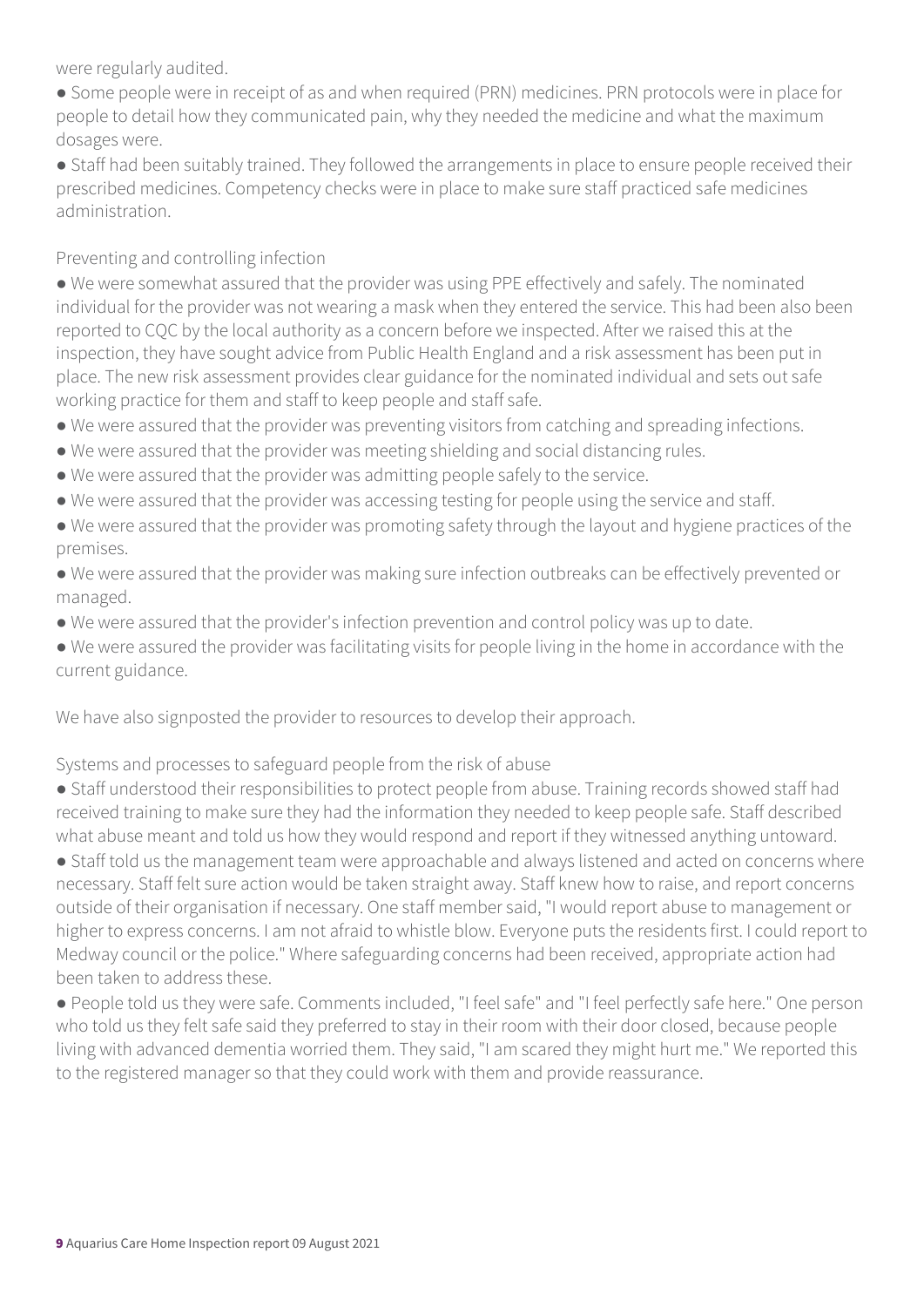### Is the service responsive?

## Our findings

Responsive – this means we looked for evidence that the service met people's needs.

At the last inspection this key question was rated as Requires improvement. At this inspection this key question has remained the same. This meant people's needs were not always met.

Planning personalised care to ensure people have choice and control and to meet their needs and preferences

At the last inspection we recommended that the provider reviewed care records to ensure that people received care and support which meets their needs and preferences.

At this inspection, the provider had introduced a new electronic care planning system in November 2020, further work was required to ensure the new care plans were person centred.

● People had care plans in place, which reflected their current needs and interests. Care plans were basic and did not detail what people could do for themselves. This meant staff did not have all the information they needed to provide personalised care and support. One person's care plan detailed they needed support with teeth cleaning. Their oral assessment had detailed they needed support twice a day with this. The care plan did not show this. The person's daily records showed staff had been documenting that they had supported with teeth cleaning once a day.

● Before we inspected, we received concerns that people were not receiving baths and showers to meet their needs. At the inspection we found, people's care plans did not make it clear how often people preferred to have a bath or shower. We checked one person's records between February 2021 and May 2021. The records showed they had only had two baths and one shower in this time. There was nothing documented in the daily records to show they had been offered a bath or shower and they had declined. Some people living at the service were not able to verbally express that they would like a bath or shower, so relied on staff offering them a shower or bath or prompting and encouraging them. One staff member told us, "Baths and showers are done regularly. There was an issue with documenting when residents were refusing. Most people are offered a bath or shower daily, they really enjoy them." A person told us, "I can have a bath or shower when I want one." Another person said, "I usually have a bath at night or shower. They test the water with a thermometer to make sure it is not too hot or cold."

● When people's needs had changed, their care plans had not always been amended and reviewed. One person's care plan showed they preferred a bath, however the registered manager told us their needs had changed and they were too frail to be bathed. They agreed to amend the care plan to make this clear. Care plans were not in place for people who were prescribed blood thinning medicines. Staff would need to take action if people on blood thinning medicines, fell, sustained an injury or skin tear or experienced unexplained bruising. The registered manager advised they would put a care plan in place for each person on this medicine.

The failure to design care and treatment to ensure people's preferences and needs are met is a breach of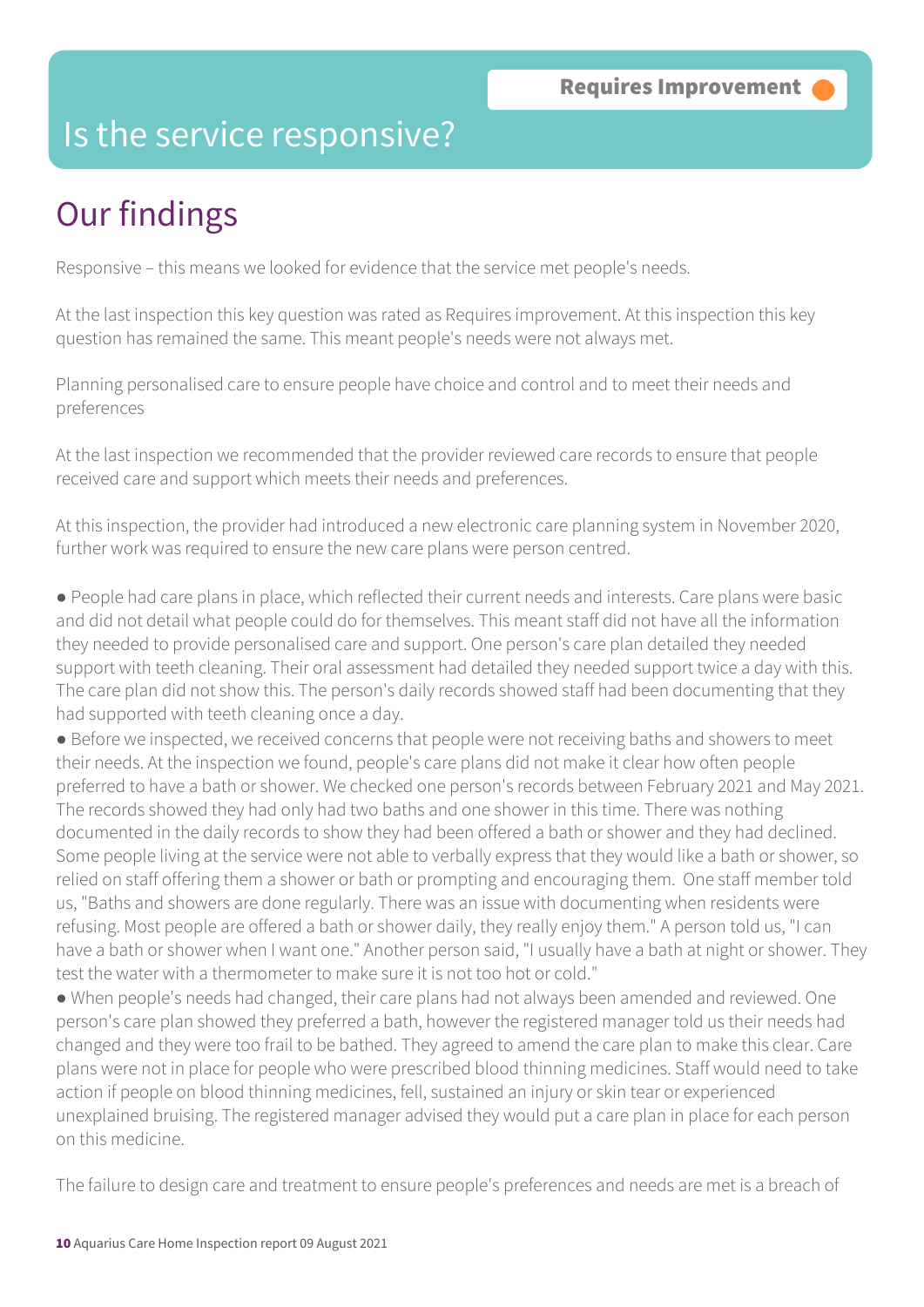Regulation 9 (Person-centre care) of the Health and Social Care Act 2008 (Regulated Activities) Regulation 2014.

● People and their relatives were involved in care planning and review of care plans. One person told us, "They talked with me about my care needs when I moved in."

#### Meeting people's communication needs

Since 2016 onwards all organisations that provide publicly funded adult social care are legally required to follow the Accessible Information Standard (AIS). The standard was introduced to make sure people are given information in a way they can understand. The standard applies to all people with a disability, impairment or sensory loss and in some circumstances to their carers.

● Picture cards were in use to support people making their choice of meal. There was a menu board in the dining room, which was not in use, so the menu options were not shown in writing or pictures to help remember what was on offer. There were clocks on display around the service which showed people what time, day and date it was. However, two of these located in communal areas were not working or were showing different times and dates. This did not enable people to orientate themselves. This is an area for improvement.

● Information in the service was available in a variety of formats to meet people's communication needs, such as large print and easy to read, this included activities information and complaints procedures as well as hand washing guidance and COVID19 vaccination information.

Supporting people to develop and maintain relationships to avoid social isolation; support to follow interests and to take part in activities that are socially and culturally relevant to them.

● The service did not have an activities coordinator. Staff provided activities to keep people engaged. The registered manager explained that activities supplied by external entertainers had not happened because of COVID19. They explained these were due to start again soon, one person told us they were really looking forward to the exercise class starting again. There were posters on display to tell people they service was gaining some eggs to hatch in the coming weeks. Staff we spoke with after the inspection, told us the service had successfully hatched some ducklings and shared how people were really enjoying the interaction.

● Activities schedules were on display in two places in the service. People's daily records showed what activities they had been involved in, such as singing, games, reminiscence and word searches. Some people chose to stay in their rooms and knit, watch television and films, read books or the newspaper. One staff member told us, "We do try and do as many activities as we can."

● During the inspection, the service threw one person a birthday party, people and staff sang and danced and had a birthday tea which included a birthday cake.

● People had been enabled to have visitors throughout the COVID19 restrictions, such as window visits and garden visits. Now that restrictions had eased people were enabled to see their relatives inside the service. Visits from relatives were booked and took place following a lateral flow COVID19 test. Since the last inspection the garden area had undergone a makeover and there was a large pergola and seating area which enabled people to use the garden and meet with relatives outside as well as inside. One person told us, "Last year they did the garden, it was all done nice. I go out there twice a day."

Improving care quality in response to complaints or concerns

- The complaints policy was on display and gave people all the information they needed should they need to make a complaint. This was available in an easy to read and accessible format.
- There had been no complaints received.
- People told us they would complain to the staff or registered manager if they were unhappy about their care. Comments included, "I can't fault the ladies and gentlemen (staff) here" and "I would tell [registered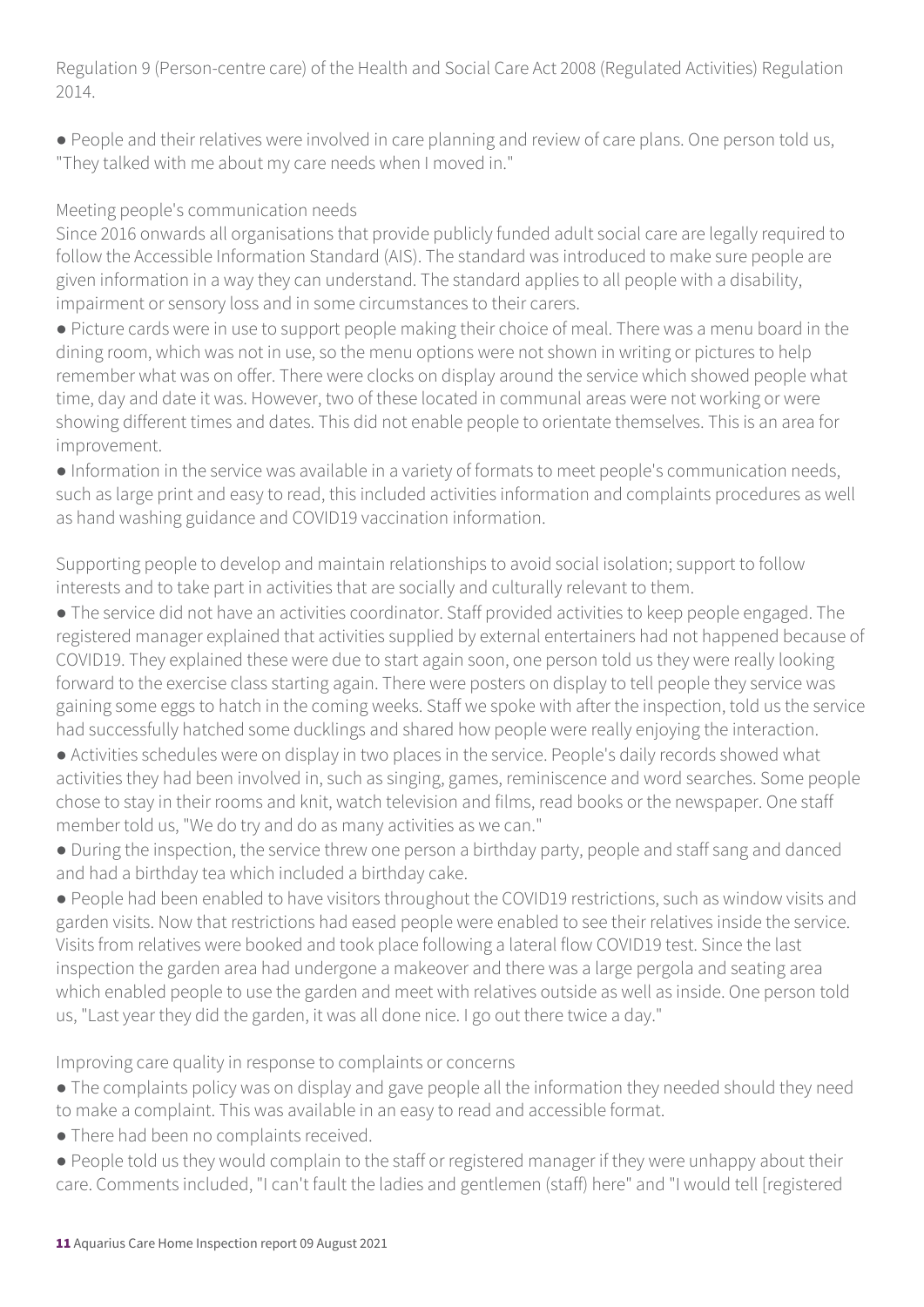manager] in the office if I had a complaint."

End of life care and support

● People had been involved in planning and discussions about their wishes and preferences in relation to their end of life care. For example, people's care records evidenced the type of funeral they wished to have and where they wanted to receive treatment at the end of their life. Some people had completed 'My wishes advanced care plans' which set out their wishes and choices in respect of end of life care and support.

● Thank you messages were seen from relatives, thanking staff for the care and support their loved one had received at the end of their life. One read, 'We would like to say a big thank you to all the staff for your care and making mums last few weeks happy.'

● Some people had consented to DNAR (do not attempt resuscitation) with their GP or consultants. Medicines were in place for people who were at the end of their life. These had been prescribed by the GP to ensure people were comfortable at the end of their lives.

• Staff members told us how they supported people when they were reaching the end of their life. They explained that they kept people comfortable, informed the district nurses if people became agitated or showing signs of pain. One staff member told us, "I make them comfortable, pain management, have support from the district nurses, I like to spend time with the person, holding hands, chatting, soothing, I provide regular mouthcare and turns without causing distress. I reassure relatives, offer comfort and answer any questions relatives may have."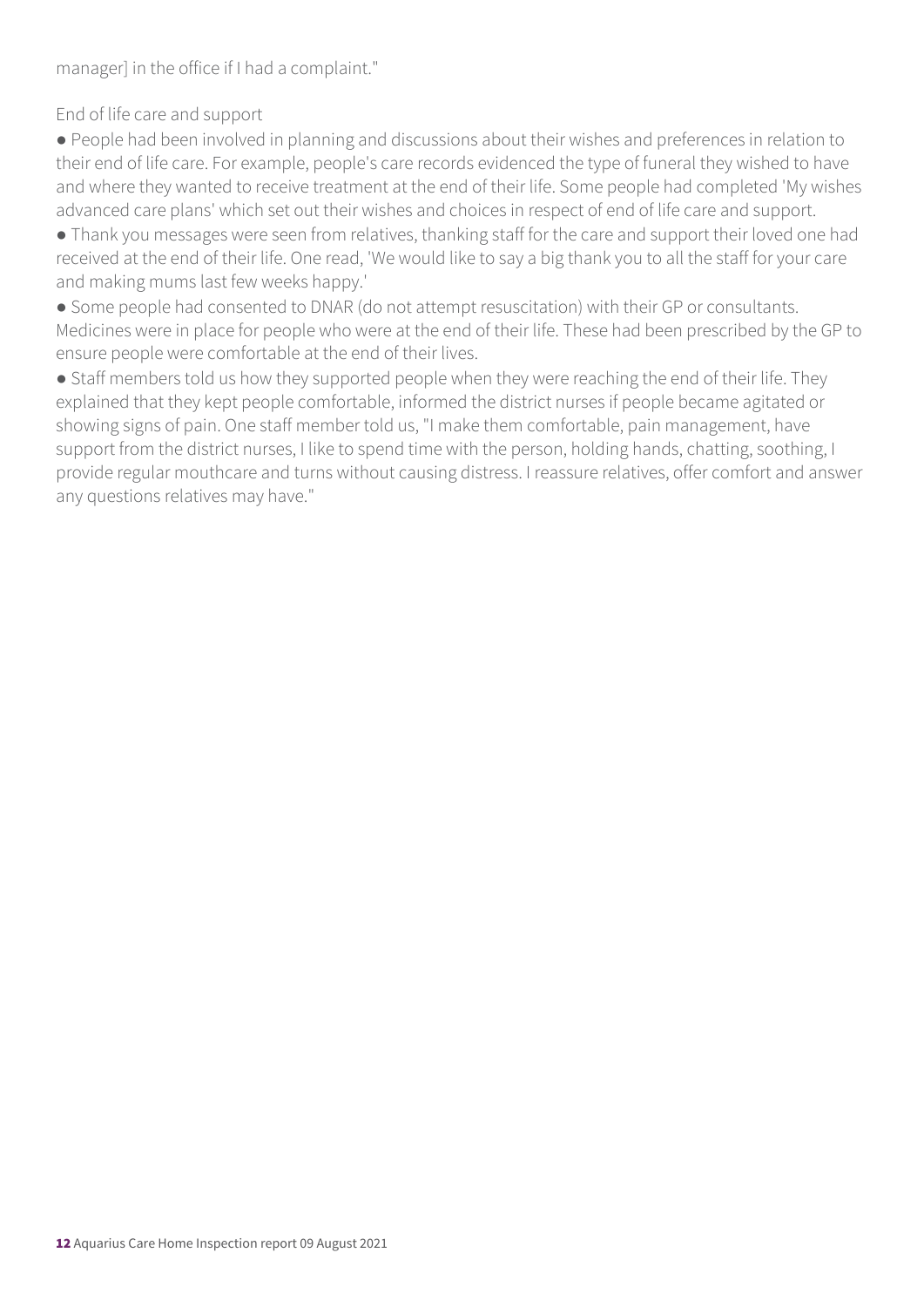### Is the service well-led?

### Our findings

Well-Led – this means we looked for evidence that service leadership, management and governance assured high-quality, person-centred care; supported learning and innovation; and promoted an open, fair culture.

At the last inspection this key question was rated as Good. At this inspection this key question has now deteriorated to Requires improvement. This meant the service management and leadership was inconsistent. Leaders and the culture they created did not always support the delivery of high-quality, person-centred care.

Managers and staff being clear about their roles, and understanding quality performance, risks and regulatory requirements; Continuous learning and improving care

- Some audits hadn't been robust enough to pick up areas which were identified during the inspection in relation to risk assessment, staff recruitment and controlled drugs. This is an area for improvement. After the inspection the registered manager sent an updated action plan which included these areas.
- Systems were in place to check the quality of the service. Including, reviewing care plans, staff recruitment records, health and safety, mattresses, bedrails and bumpers, moving and handling equipment, medicines and infection control. Where issues had been identified records showed that actions had been taken in a timely manner. Some actions remained ongoing with longer completion dates, such as reviewing and updating care plans to make them more person centred.
- The registered manager's audits of the service included observations of practice and observations of people's mealtime experiences.
- The registered manager had notified us of specific incidents relating to the service. These notifications tell us about any important events that had happened in the service.
- It is a legal requirement that the latest CQC inspection report rating is displayed at the service where a rating has been given. This is so that people, visitors and those seeking information about the service can be informed of our judgements. The last inspection rating was prominently displayed at the main entrance, as well as being displayed on their website.
- There were a range of policies and procedures available to staff governing how the service needed to be run. These were regularly reviewed and updated.

Engaging and involving people using the service, the public and staff, fully considering their equality characteristics

- People and relatives had not been given opportunities to provide feedback about the service. The provider had not sent out surveys to people or relatives to gain feedback about the service since December 2019. This is an area for improvement.
- Compliments had been received. Comments included, 'So many huge thanks to you all for managing to stay safe and for keeping all the residents in the home safe, during these troubled times'; 'Thanks for the emails to keep me up to date with things at the home' and 'Thank you to everyone at the home for your amazing care and support you have given [person] in these difficult times. We cannot thank you all enough.'
- Staff told us that they were able to share their ideas and felt listened to. Staff meetings had taken place regularly. Staff meetings took place at a time which included night staff. Staff said they felt supported by the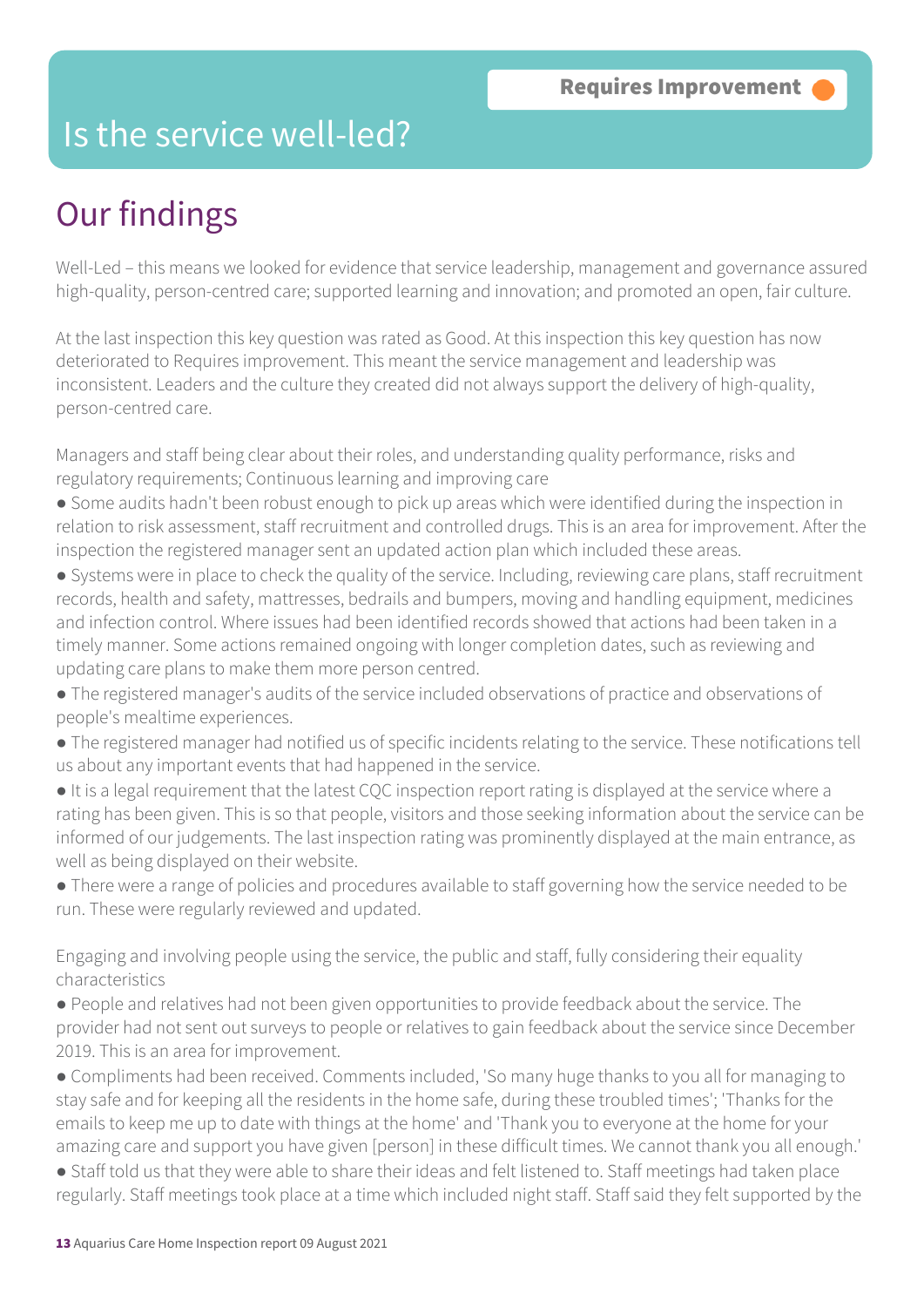management team. The registered manager was approachable, and they felt listened to. Staff told us that their wellbeing was monitored; the registered manager carried out checks and they had access to wellbeing sessions through the human resources team.

Promoting a positive culture that is person-centred, open, inclusive and empowering, which achieves good outcomes for people

● People told us they knew the registered manager and felt that there was an open culture. We observed people interacting with the registered manager, they knew each other well.

● Staff told us the registered manager encouraged a culture of openness and transparency. Staff felt well supported by the management team. One staff member said, "If we need her (registered manager) she is right there, she is a very approachable lady." Another staff member told us, "[Registered manager] has been very thorough and has kept us updated. She is very supportive. She has been really good."

● The provider's statement of purpose states that their main aims are, 'To provide high-quality personcentred care which meets the individual needs of service users. To promote the dignity and well-being of our service users by being responsive to their assessed and expressed needs.' It was clear from the breaches identified in the inspection and our observations that the provider was not always meeting their aims and objectives for the service.

How the provider understands and acts on the duty of candour, which is their legal responsibility to be open and honest with people when something goes wrong

● The registered manager had a good understanding of their responsibilities under the duty of candour.

● The registered manager demonstrated that they were committed to ensuring that people received improved experiences and high-quality care, they took immediate action to address the concerns found during the inspection.

Working in partnership with others

- The service worked closely with other health and social care professionals to ensure people received consistent care and treatment. The GP visited the service regularly.
- Staff told us they were kept informed about engagement and outcomes with health and social care professionals that could result in a change to a person's care, for example, following a visit from the community nurse, GP or dietician.

● The registered manager was involved in local registered manager support networks and COVID-19 social media support networks which had been developed. The registered manager also gained support through the Skills for Care network.